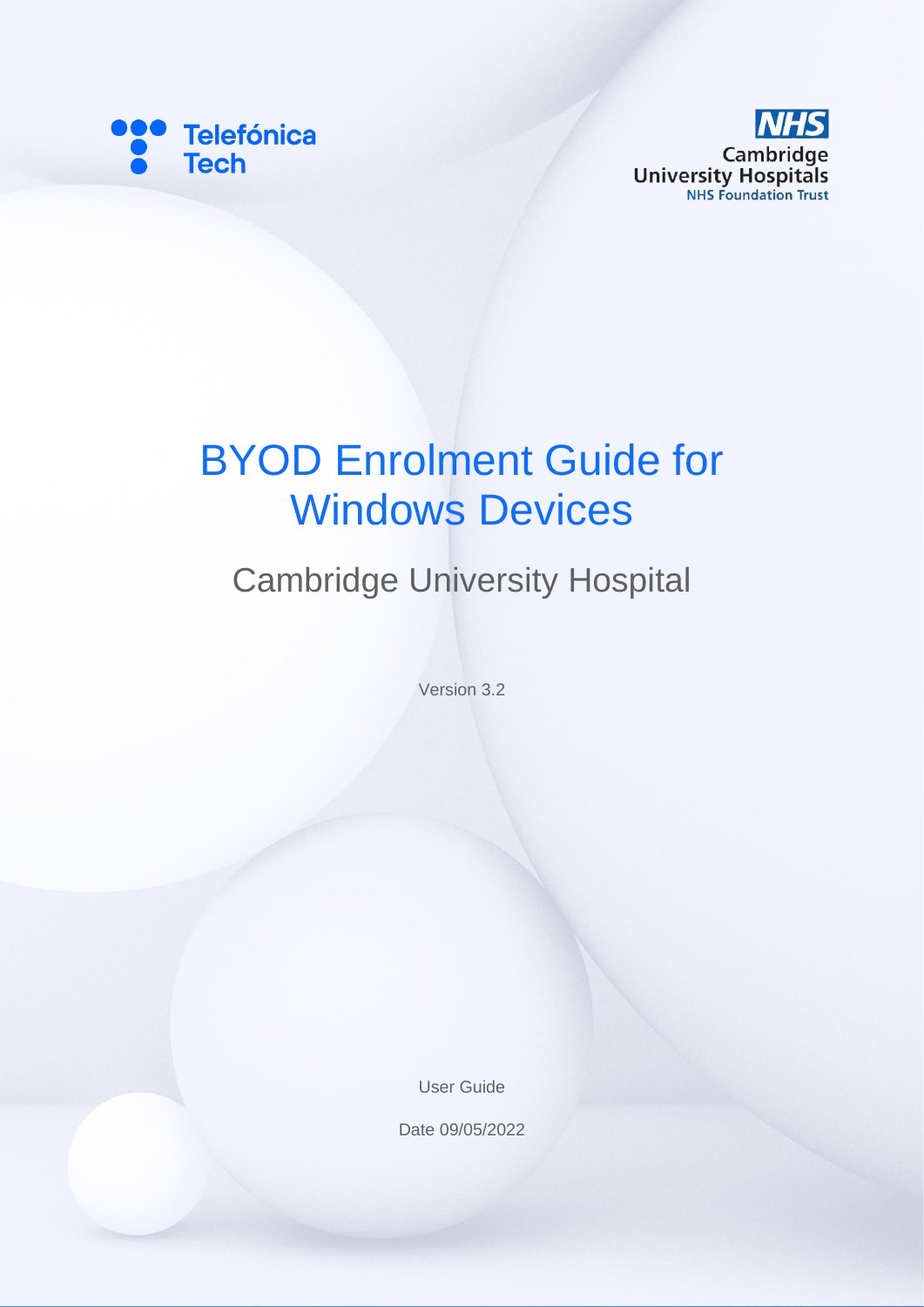### Index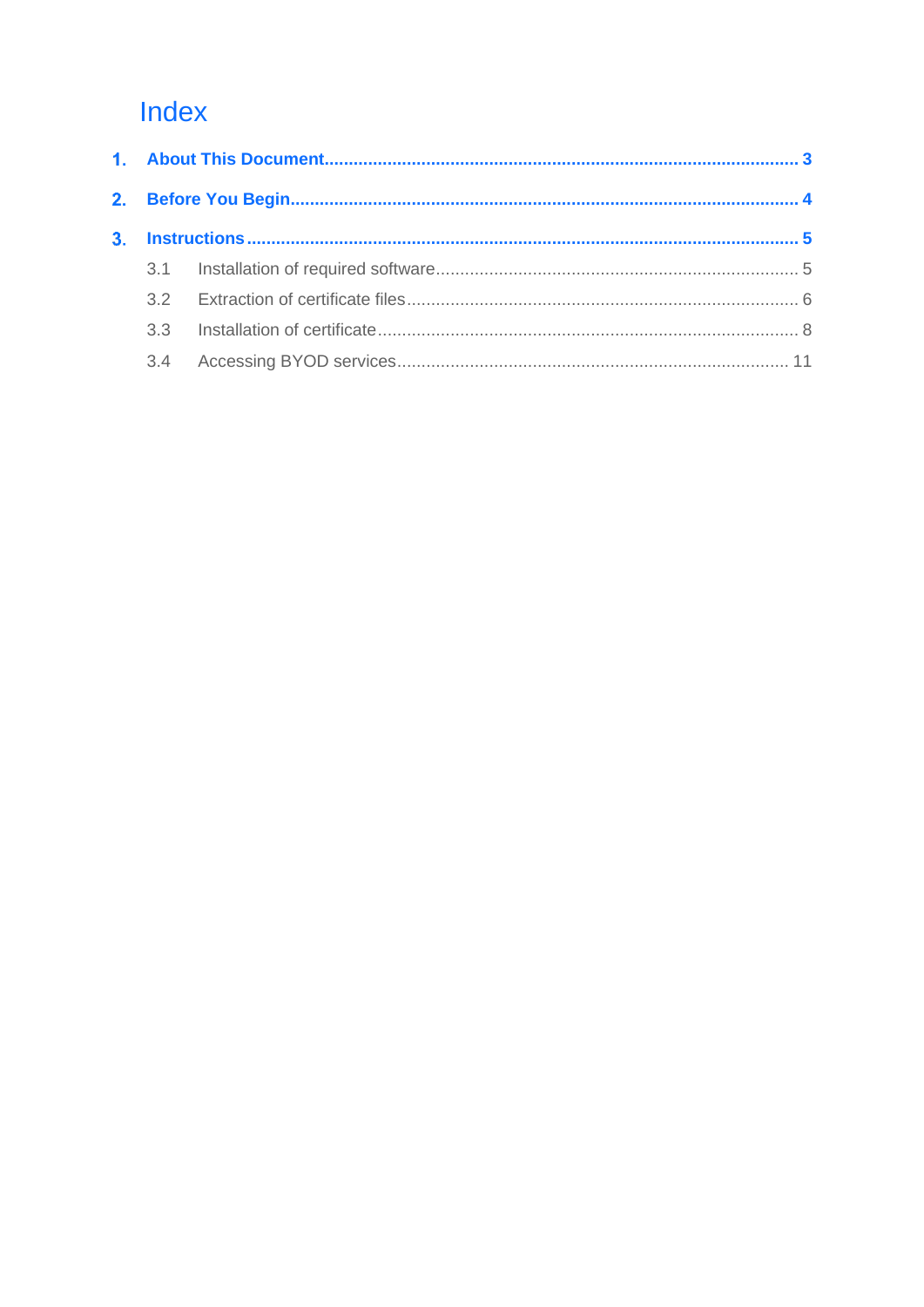### <span id="page-2-0"></span>1. About This Document

1. This guide contains instructions on enrolling a Windows device into the Cambridge University Hospitals Bring Your Own Device (BYOD) environment. This guide is for Windows PCs only and is not suitable for Windows Mobile devices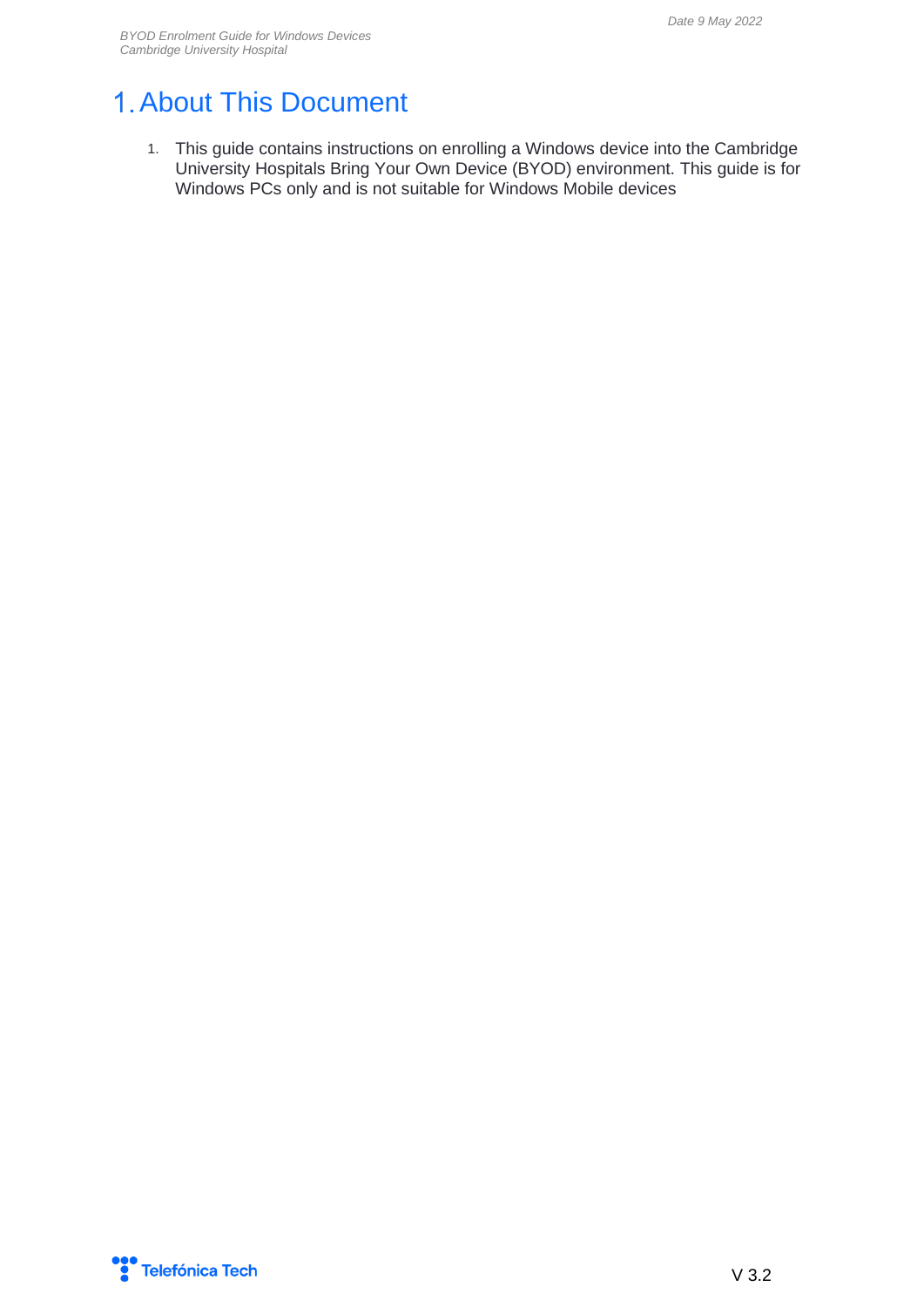### <span id="page-3-0"></span>2. Before You Begin

The Bring Your Own Device (BYOD) service only supports the following Windows versions:

- Windows 7\*
- Windows 8.1
- Windows 10
- Windows 11

For best results, ensure that your computer is fully up to date with the latest release of Windows.



- The following steps can only be completed after BYOD access has been requested. A request can be submitted for BYOD access via the [IT service portal](https://novoscomsp.service-now.com/sp)
- The user account on your personal device must be an Admin account for this enrolment process to work. A non-Admin account will not allow installations. Corporate/Non-Personal devices are not supported
- Ensure that your computer is connected to the Internet, either through a cabled connection, wireless connectivity or through a 3G/4G connection. Depending on your cellular plan, data charges may apply.
- This guide has been created on a Windows 10 workstation. Steps on other Windows versions may slightly differ.
- Windows 7\*

If you wish to install BYOD on a Windows 7 device, you will need to install an older version of Citrix workspace. The most recent version that is compatible with Windows 7 can be found here:

[https://www.citrix.com/en-gb/downloads/workspace-app/legacy-workspace-app-for](https://www.citrix.com/en-gb/downloads/workspace-app/legacy-workspace-app-for-windows/workspace-app-for-windows-2002.html)[windows/workspace-app-for-windows-2002.html](https://www.citrix.com/en-gb/downloads/workspace-app/legacy-workspace-app-for-windows/workspace-app-for-windows-2002.html)

• Whilst it is possible to access Epic Hyperspace on devices with a screen size smaller than 14 inches, the Trust does not support this. The only exceptions are the use of the approved Epic applications Haiku, Canto, and Rover. These are specifically designed for smaller screens.

Telefónica Tech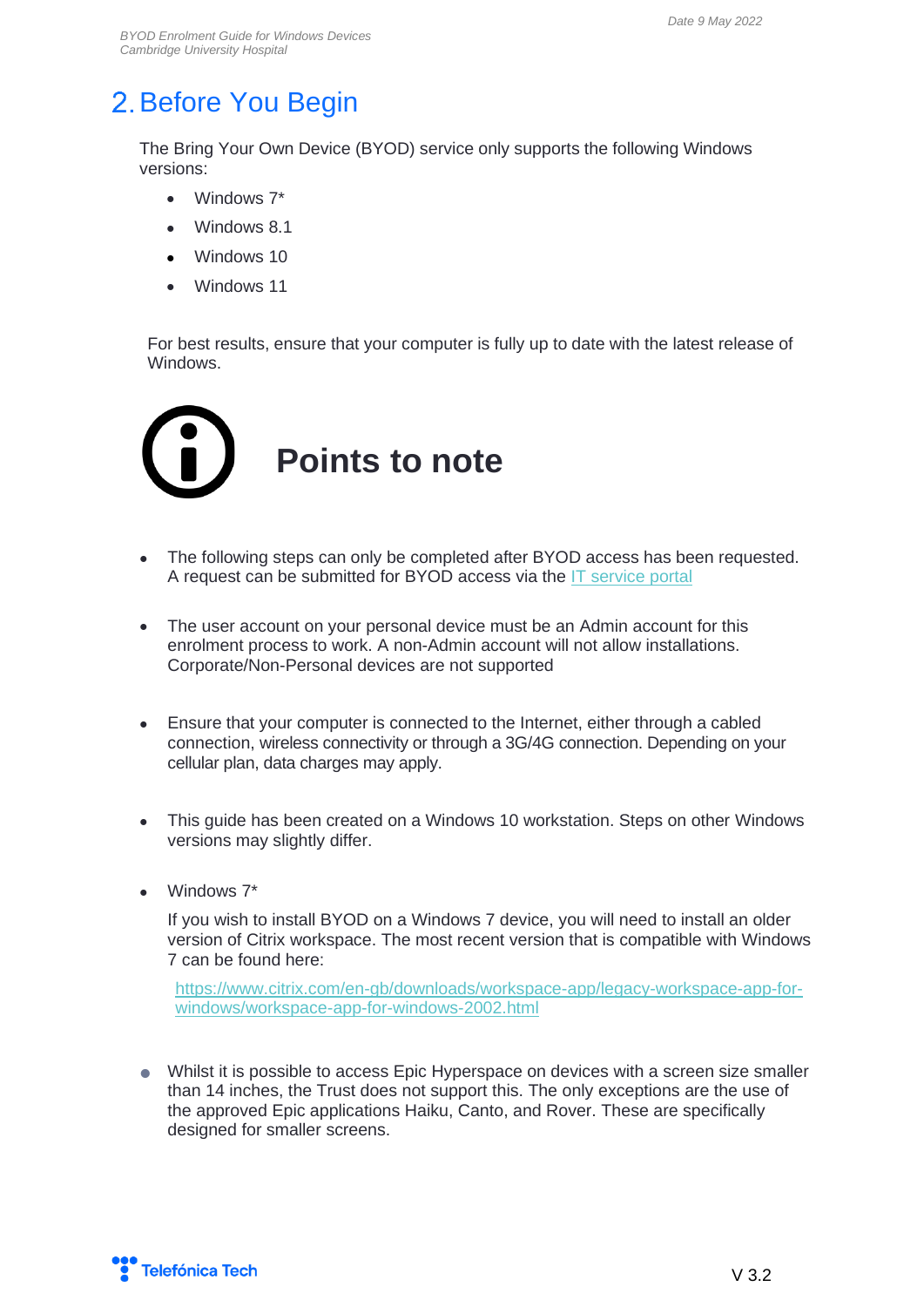### <span id="page-4-0"></span>3. Instructions

<span id="page-4-1"></span>**3.1 Installation of required software**

There are two application installations required for BYOD:

- **•** *7zip*
- *Citrix Workspace*

#### **7zip**

- 1. To install **7zip**, go to **<https://www.7-zip.org/>**
- 2. Download the appropriate compatible version for your device. This is most commonly '64-bit x64'
- 3. Open the downloaded installer file. Select **Install** then when the installation finishes select **Close**

#### **Citrix Workspace**

- 1. To install **Citrix Workspace**, go to **<https://www.citrix.com/receiver>**
- 2. Download the appropriate compatible version for your device.
- 3. Open the downloaded installer file. Select **Start** and run through the software installation. No options/settings need to be changed on this installation. Select N**ext** on each window then select **Install**
- 4. One installation is successful, select **Finish** (There is no need to select 'Add **Account')**<br> **C** Citrix Workspace  $\times$

citrix.



If you received instructions to set up Citrix Workspace app with your email or a server address, click Add Account.<br>Otherwise, click Finish, and you can set up an account later.



5. Restart your device to complete the installation



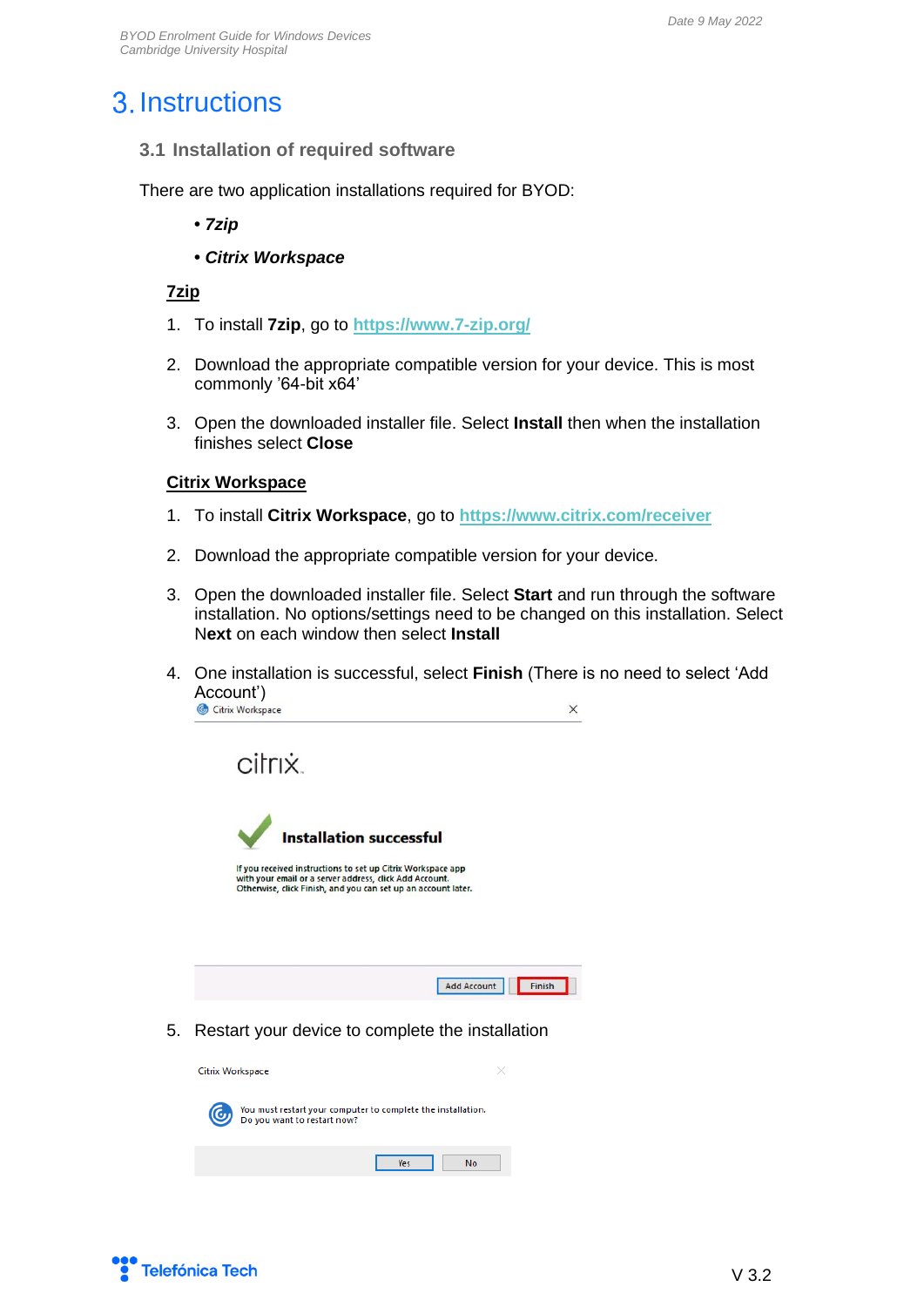#### <span id="page-5-0"></span>**3.2 Extraction of certificate files**

- 1. Upon approval of your BYOD access request, your certificate files will be emailed to your CUH email account. To access your CUH email from your personal device visit: [https://mail.addenbrookes.nhs.uk](https://mail.addenbrookes.nhs.uk/)
- 2. Log in using your CUH username and password i.e. the same credentials that you use to log onto CUH workstations. Click **sign in**

| Outlook                      |  |
|------------------------------|--|
| User name:                   |  |
| yourusername                 |  |
| Password:                    |  |
|                              |  |
|                              |  |
| sign in<br>$\leftrightarrow$ |  |

3. Look for 3 emails from [SDNoReply@addenbrookes.nhs.uk](mailto:SDNoReply@addenbrookes.nhs.uk) as below



**Note**: If any of the 3 emails are not present, please check your junk mail

4. Download the attachments from these emails.

| <b>BYOD Instructions</b>                                                | <b>BYOD Password</b>                                                           |
|-------------------------------------------------------------------------|--------------------------------------------------------------------------------|
| SDNoReply@addenbrookes.nhs.uk<br>Wed 09/03, 16:40<br>test Servicedesk % | SDNoReply@addenbrookes.nhs.u<br>Wed 09/03, 16:40<br>test Servicedesk $\otimes$ |
| tests - Certificate.7z<br>$\checkmark$<br>7 KB                          | tests - Password.7z<br>$\checkmark$<br>634 bytes                               |
| Download<br>Download                                                    | Download<br>Download                                                           |

5. Navigate to the location you have downloaded the files to (likely to be your downloads folder)

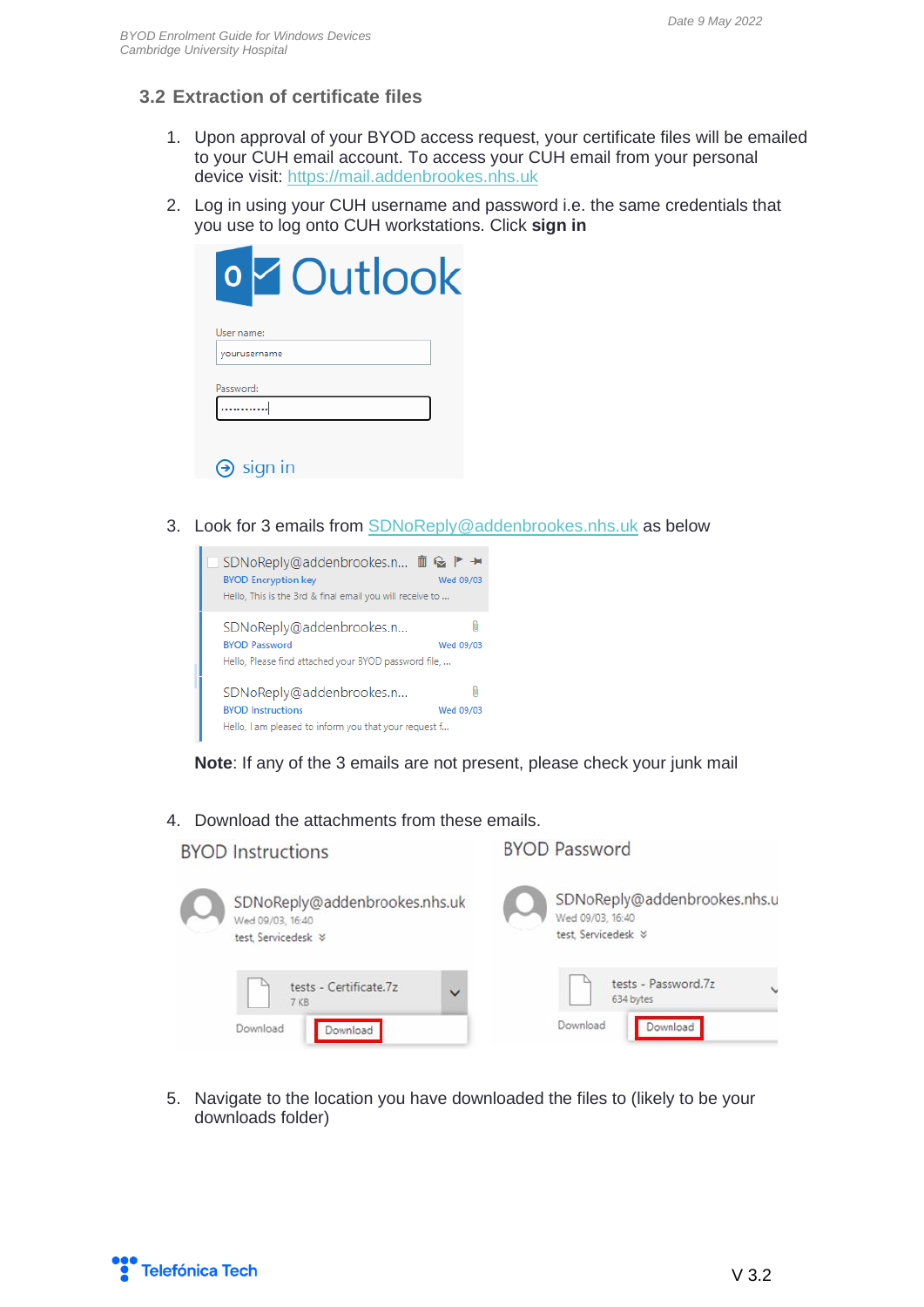6. Locate '\*YourUsername\* – Certificate.7z' file. **Right Click** on the file then go to **7- Zip** > **Open Archive**

 $is PC \rightarrow Downloads$ 

| Name                          |    |                     | $\checkmark$<br>Date modified | Type          |
|-------------------------------|----|---------------------|-------------------------------|---------------|
| $\vee$ Today (4)              |    |                     |                               |               |
| <b>Dz</b> tests - Certificate |    |                     | 17/02/2022 10:00              | 7Z File       |
| <b>Ez</b> tests - Password    |    | <b>Open</b>         |                               | 77 File       |
| $22107 - x64$                 | S) | Share with Skype    |                               | Application   |
| CitrixWorkspaceA              |    | 7-Zip               |                               | Open archive  |
|                               |    | Edit with Notepad++ |                               | Open archive  |
|                               |    | Sign and encrypt    |                               | Extract files |

7. On the 'Enter password' screen, enter the 16-digit encryption key. This is found on the email with subject 'BYOD Encryption key'. Select **OK**

| 0% Opening                       |                 |                       | п.     | ×    |
|----------------------------------|-----------------|-----------------------|--------|------|
| Elapsed time:<br>Remaining time: | 00:00:03        | Total size:<br>Speed: |        | 6847 |
| Files:                           | $\bf{0}$        | Processed:            |        | n    |
|                                  | Enter password  | $\times$              |        |      |
|                                  | Enter password: |                       |        |      |
|                                  |                 |                       |        |      |
|                                  | Show password   |                       |        |      |
|                                  | <b>OK</b>       | Cancel                |        |      |
|                                  |                 |                       |        |      |
|                                  | Background      | Pause                 | Cancel |      |

8. To extract, click and drag the file shown out of the 7zip window to your desktop.

[22] C:\Users\Joe Bloggs\Downloads\tests - Certificate.7z\

| File |           |  | Edit View Favorites Tools Help                                                                                                                                                                                                                                                                                                                                                                                                                                                                                                                                                                                 |                                                            |        |                    |
|------|-----------|--|----------------------------------------------------------------------------------------------------------------------------------------------------------------------------------------------------------------------------------------------------------------------------------------------------------------------------------------------------------------------------------------------------------------------------------------------------------------------------------------------------------------------------------------------------------------------------------------------------------------|------------------------------------------------------------|--------|--------------------|
|      |           |  | $\blacksquare$ $\vee$ $\blacksquare$ $\blacktriangleright$ $\blacktriangle$ $\blacktriangleright$ $\blacktriangleright$ $\blacktriangleright$ $\blacktriangleright$ $\blacktriangleright$ $\blacktriangleright$ $\blacktriangleright$ $\blacktriangleright$ $\blacktriangleright$ $\blacktriangleright$ $\blacktriangleright$ $\blacktriangleright$ $\blacktriangleright$ $\blacktriangleright$ $\blacktriangleright$ $\blacktriangleright$ $\blacktriangleright$ $\blacktriangleright$ $\blacktriangleright$ $\blacktriangleright$ $\blacktriangleright$ $\blacktriangleright$ $\blacktriangleright$ $\black$ |                                                            |        |                    |
| Add  |           |  | Extract Test Copy Move Delete                                                                                                                                                                                                                                                                                                                                                                                                                                                                                                                                                                                  |                                                            | – Info |                    |
|      |           |  |                                                                                                                                                                                                                                                                                                                                                                                                                                                                                                                                                                                                                | [22] C:\Users\Joe Bloggs\Downloads\tests - Certificate.7z\ |        |                    |
| Name |           |  |                                                                                                                                                                                                                                                                                                                                                                                                                                                                                                                                                                                                                | Size                                                       |        | <b>Packed Size</b> |
|      | TestS.pfx |  |                                                                                                                                                                                                                                                                                                                                                                                                                                                                                                                                                                                                                | 6728                                                       |        | 6 6 5 6            |

- 9. **Repeat steps 5, 6, 7 & 8** for the 'YourUsername\* Password.7z' file
- 10. You should now have the two required files on your desktop. This will be your certificate file and a text file.



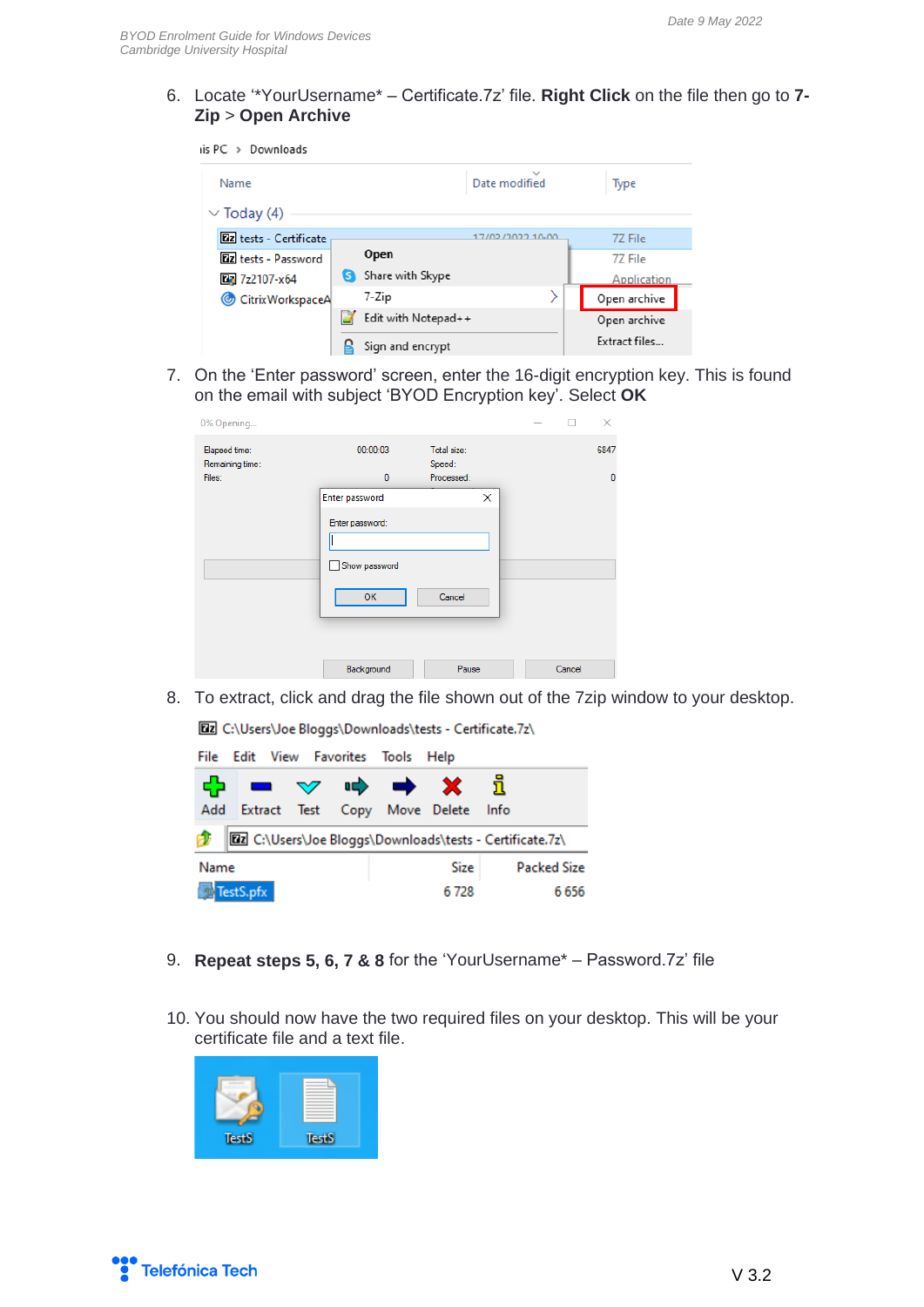#### <span id="page-7-0"></span>**3.3 Installation of certificate**

There are two files required to install your certificate:

| Certificate file                                                            | <b>Text Document file</b>                                                                        |
|-----------------------------------------------------------------------------|--------------------------------------------------------------------------------------------------|
| Contains your BYOD certificate which<br>must be installed onto your Windows | Contains your password for your private key.<br>This will be required to install the certificate |

1. Open the Text Document file. The last 8 characters in the file is your password, which comprises 8 random numbers and letters. This is shown below:

Password = بالكليم بالمجمع بالمجمع بالمجمع بالمجمع بالمجمع بالمجمع بالمجمع بالمجمع بالمجمع بالمجمع بالمجمع بالمجمع بالمجمع بالمجمع بالمجمع بالمجمع بالمجمع بالمجمع بالمجمع بالمجمع بالمجمع بالمجموع بالمجموع بالمجموع بالمجمو

You will need this password in one of the next steps, so either keep the file open or take a note of your password.

Cancel |

 $Next$ 

2. Open your Certificate file. On the welcome window Leave 'Current User' selected and click **Next**

| Certificate Import Wizard                    |                                                                                                                                                                                                                                                                     |
|----------------------------------------------|---------------------------------------------------------------------------------------------------------------------------------------------------------------------------------------------------------------------------------------------------------------------|
|                                              | Welcome to the Certificate Import Wizard                                                                                                                                                                                                                            |
| lists from your disk to a certificate store. | This wizard helps you copy certificates, certificate trust lists, and certificate revocation                                                                                                                                                                        |
| <b>Store Location</b>                        | A certificate, which is issued by a certification authority, is a confirmation of your identity<br>and contains information used to protect data or to establish secure network<br>connections. A certificate store is the system area where certificates are kept. |
| Current User                                 |                                                                                                                                                                                                                                                                     |
| ◯ Local Machine                              |                                                                                                                                                                                                                                                                     |
| To continue, click Next.                     |                                                                                                                                                                                                                                                                     |
|                                              |                                                                                                                                                                                                                                                                     |
|                                              |                                                                                                                                                                                                                                                                     |
|                                              |                                                                                                                                                                                                                                                                     |
|                                              |                                                                                                                                                                                                                                                                     |



 $\leftarrow$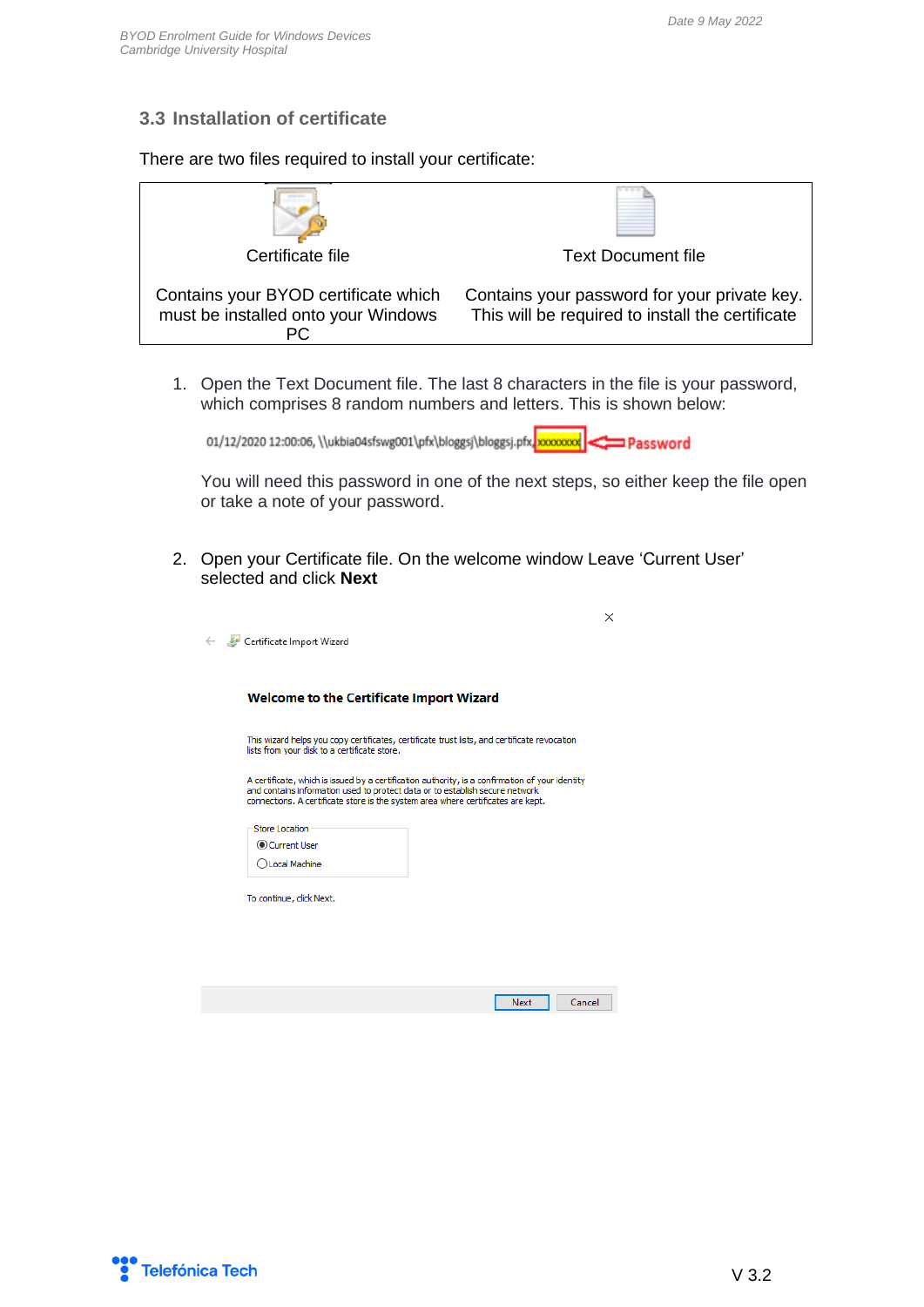3. On the 'File to import' you do not need to change anything. Click **Next.**  $\times$ Certificate Import Wizard **File to Import** Specify the file you want to import. File name: C:\Users\Joe Bloggs\Desktop\TestS.pfx Browse... Note: More than one certificate can be stored in a single file in the following formats:

Personal Information Exchange-PKCS #12 (.PFX,.P12)

Microsoft Serialized Certificate Store (.SST)

Cryptographic Message Syntax Standard-PKCS #7 Certificates (.P7B)

4. When prompted for the password for your private key, use the password found in your text file (shown in step 1 above) and click **Next**

Next N

Cancel

| <b>Private key protection</b> | To maintain security, the private key was protected with a password.                                                                          |
|-------------------------------|-----------------------------------------------------------------------------------------------------------------------------------------------|
|                               |                                                                                                                                               |
|                               | Type the password for the private key.                                                                                                        |
| Password:                     |                                                                                                                                               |
|                               |                                                                                                                                               |
|                               | Display Password                                                                                                                              |
|                               |                                                                                                                                               |
| Import options:               |                                                                                                                                               |
|                               | Enable strong private key protection. You will be prompted every time the<br>private key is used by an application if you enable this option. |
|                               | Mark this key as exportable. This will allow you to back up or transport your<br>keys at a later time.                                        |
|                               | Protect private key using virtualized-based security (Non-exportable)                                                                         |
|                               | $\sqrt{\ }$ Include all extended properties.                                                                                                  |

5. On the 'Certificate Store' window leave the option for "Automatically select the certificate store based on the type of certificate" selected. You do not need to change anything in this window. Click **Next.**

Telefónica Tech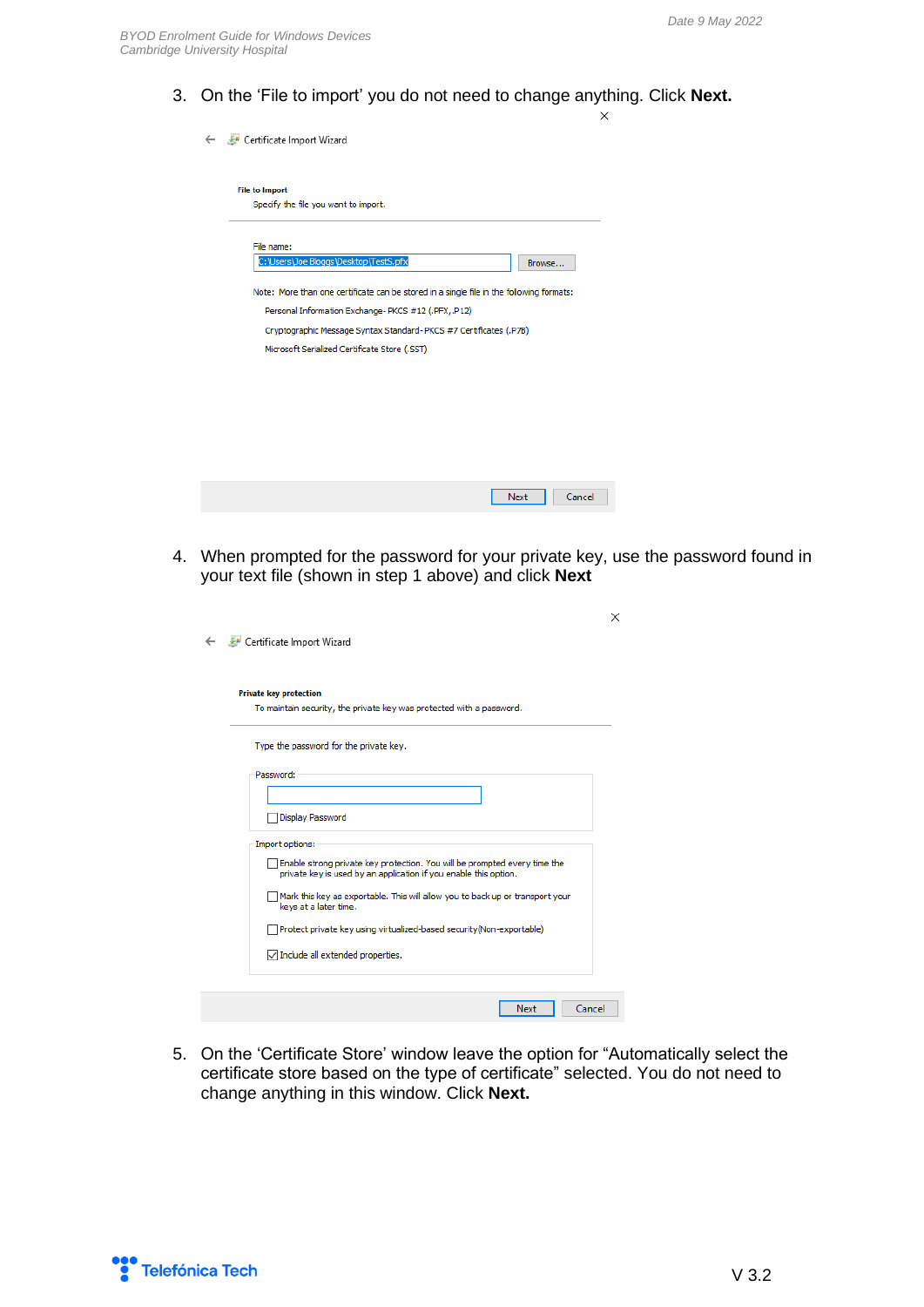|    |                                                                                                                                         | × |
|----|-----------------------------------------------------------------------------------------------------------------------------------------|---|
|    | Certificate Import Wizard<br>$\leftarrow$                                                                                               |   |
|    | <b>Certificate Store</b><br>Certificate stores are system areas where certificates are kept.                                            |   |
|    | Windows can automatically select a certificate store, or you can specify a location for<br>the certificate.                             |   |
|    | Automatically select the certificate store based on the type of certificate<br>$\bigcirc$ Place all certificates in the following store |   |
|    | Certificate store:                                                                                                                      |   |
|    | Browse                                                                                                                                  |   |
|    |                                                                                                                                         |   |
|    |                                                                                                                                         |   |
|    |                                                                                                                                         |   |
|    |                                                                                                                                         |   |
|    |                                                                                                                                         |   |
|    |                                                                                                                                         |   |
|    | <b>Next</b><br>Cancel                                                                                                                   |   |
| 6. | On the 'Completing the certificate import wizard' screen click Finish.                                                                  |   |
|    |                                                                                                                                         | × |
|    | Certificate Import Wizard                                                                                                               |   |
|    |                                                                                                                                         |   |
|    | <b>Completing the Certificate Import Wizard</b>                                                                                         |   |
|    | The certificate will be imported after you click Finish.                                                                                |   |

| You have specified the following settings: |                                        |
|--------------------------------------------|----------------------------------------|
| Certificate Store Selected                 | Automatically determined by the wizard |
| Content                                    | <b>PFX</b>                             |
| File Name                                  | C:\Users\Joe Bloggs\Desktop\TestS.pfx  |
|                                            |                                        |
|                                            |                                        |
|                                            |                                        |
|                                            |                                        |
|                                            |                                        |
|                                            |                                        |

7. A message that the import was successful will show. Click **OK**

Finish Cancel



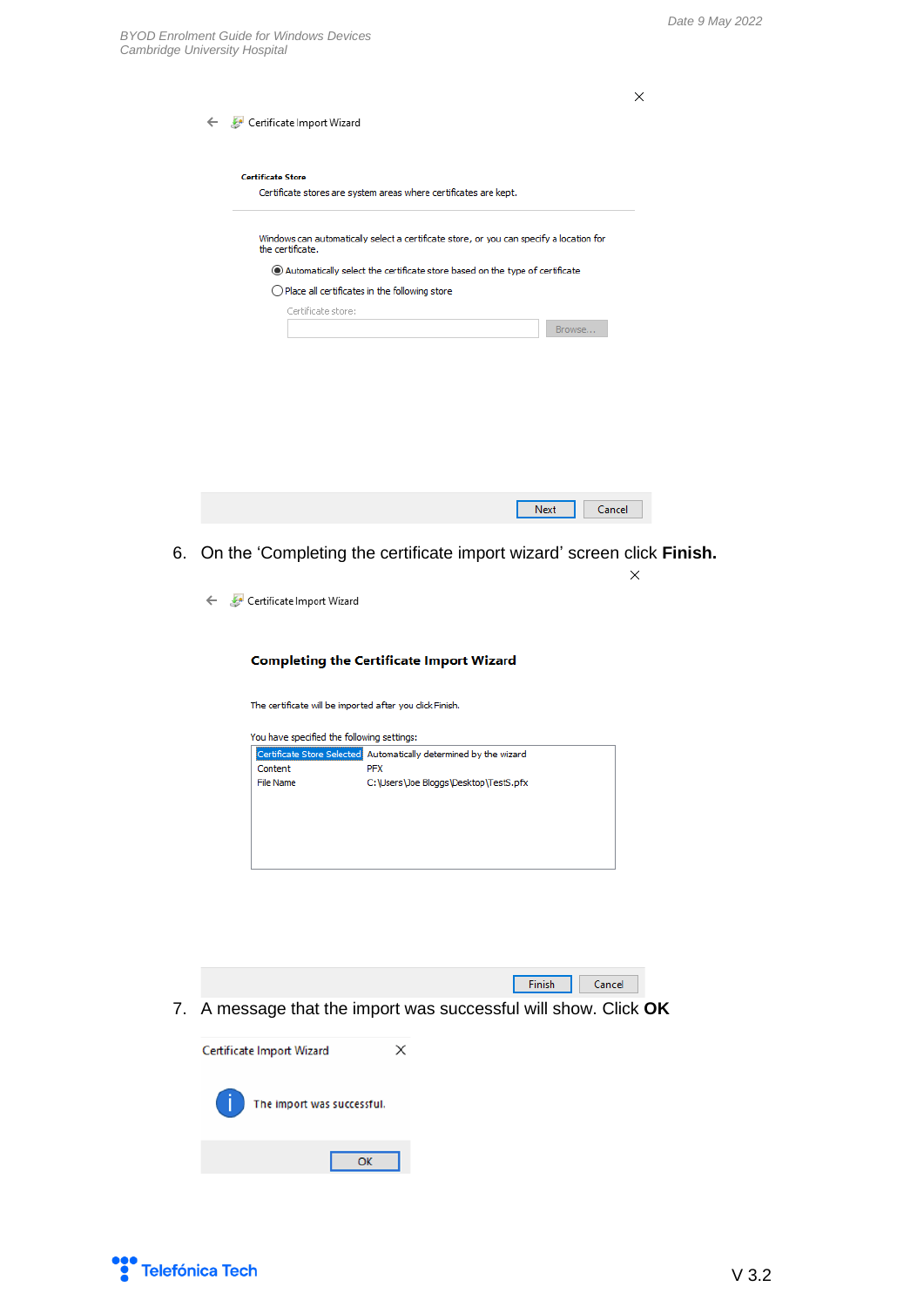#### <span id="page-10-0"></span>**3.4 Accessing BYOD services**

1. To access BYOD services, go to: [https://cuhmobilegw.addenbrookes.nhs.uk](https://cuhmobilegw.addenbrookes.nhs.uk/)

**Note:** The following steps may look slightly different depending on what web browser you use.

2. The first time you visit this site you will be asked to select a certificate. Select the file that has your CUH username and click **OK**.

| CUH-CA1    |  |  |
|------------|--|--|
| 10/31/2021 |  |  |
|            |  |  |
|            |  |  |
|            |  |  |
|            |  |  |

3. Your CUH username should be automatically populated. Enter your CUH password – i.e. the same credentials that you use to log onto CUH workstations – and click **Log On.**

|           | Welcome to the CUH BYOD Service: Please log<br>on |  |  |  |  |  |  |
|-----------|---------------------------------------------------|--|--|--|--|--|--|
| User name | <b>TestS</b>                                      |  |  |  |  |  |  |
| Password  |                                                   |  |  |  |  |  |  |
|           | Log On                                            |  |  |  |  |  |  |
|           |                                                   |  |  |  |  |  |  |

4. 'Your 'Home' Applications will now be shown. The Epic Apps will be here by default.